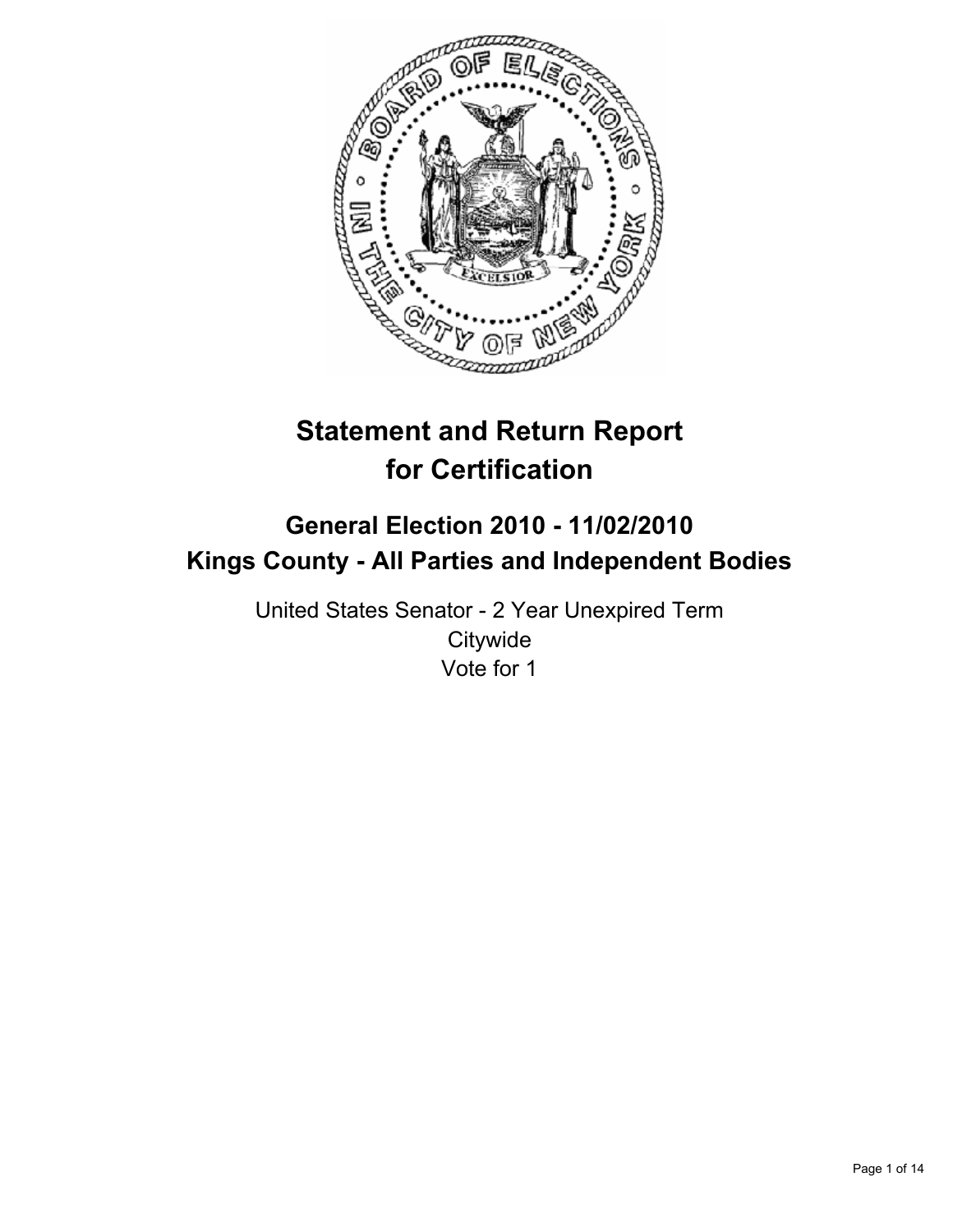

| <b>PUBLIC COUNTER</b>                       | 19,776 |
|---------------------------------------------|--------|
| <b>EMERGENCY</b>                            | 79     |
| ABSENTEE/MILITARY                           | 240    |
| <b>FEDERAL</b>                              | 30     |
| <b>AFFIDAVIT</b>                            | 534    |
| <b>Total Ballots</b>                        | 20,659 |
| KIRSTEN E GILLIBRAND (DEMOCRATIC)           | 16,518 |
| JOSEPH J DIOGUARDI (REPUBLICAN)             | 798    |
| KIRSTEN E GILLIBRAND (INDEPENDENCE)         | 180    |
| JOSEPH J DIOGUARDI (CONSERVATIVE/TAXPAYERS) | 78     |
| KIRSTEN E GILLIBRAND (WORKING FAMILIES)     | 801    |
| CECILE A LAWRENCE (GREEN)                   | 74     |
| JOSEPH HUFF (RENT IS 2 DAMN HIGH)           | 131    |
| JOHN CLIFTON (LIBERTARIAN)                  | 31     |
| VIVIA MORGAN (ANTI-PROHIBITION)             | 33     |
| <b>BRUCE BLAKEMAN (TAX REVOLT)</b>          | 17     |
| ANGELA TRAVERS (WRITE-IN)                   | 1      |
| RENEE HAYNES (WRITE-IN)                     | 1      |
| <b>Total Votes</b>                          | 18,663 |
| Unrecorded                                  | 1,996  |

| PUBLIC COUNTER                              | 22,546 |
|---------------------------------------------|--------|
| <b>EMERGENCY</b>                            | 0      |
| ABSENTEE/MILITARY                           | 424    |
| <b>FEDERAL</b>                              | 89     |
| <b>AFFIDAVIT</b>                            | 312    |
| <b>Total Ballots</b>                        | 23,371 |
| KIRSTEN E GILLIBRAND (DEMOCRATIC)           | 15,019 |
| JOSEPH J DIOGUARDI (REPUBLICAN)             | 4,949  |
| KIRSTEN E GILLIBRAND (INDEPENDENCE)         | 366    |
| JOSEPH J DIOGUARDI (CONSERVATIVE/TAXPAYERS) | 545    |
| KIRSTEN E GILLIBRAND (WORKING FAMILIES)     | 767    |
| CECILE A LAWRENCE (GREEN)                   | 80     |
| JOSEPH HUFF (RENT IS 2 DAMN HIGH)           | 80     |
| JOHN CLIFTON (LIBERTARIAN)                  | 45     |
| VIVIA MORGAN (ANTI-PROHIBITION)             | 33     |
| <b>BRUCE BLAKEMAN (TAX REVOLT)</b>          | 22     |
| <b>BOB TURNER (WRITE-IN)</b>                | 1      |
| DANIEL TANNENBAUM (WRITE-IN)                | 1      |
| ESTHER STEINBERG (WRITE-IN)                 | 1      |
| FRED FLINTSTONE (WRITE-IN)                  | 1      |
| MIKE DESANTO (WRITE-IN)                     | 2      |
| <b>Total Votes</b>                          | 21,912 |
| Unrecorded                                  | 1,459  |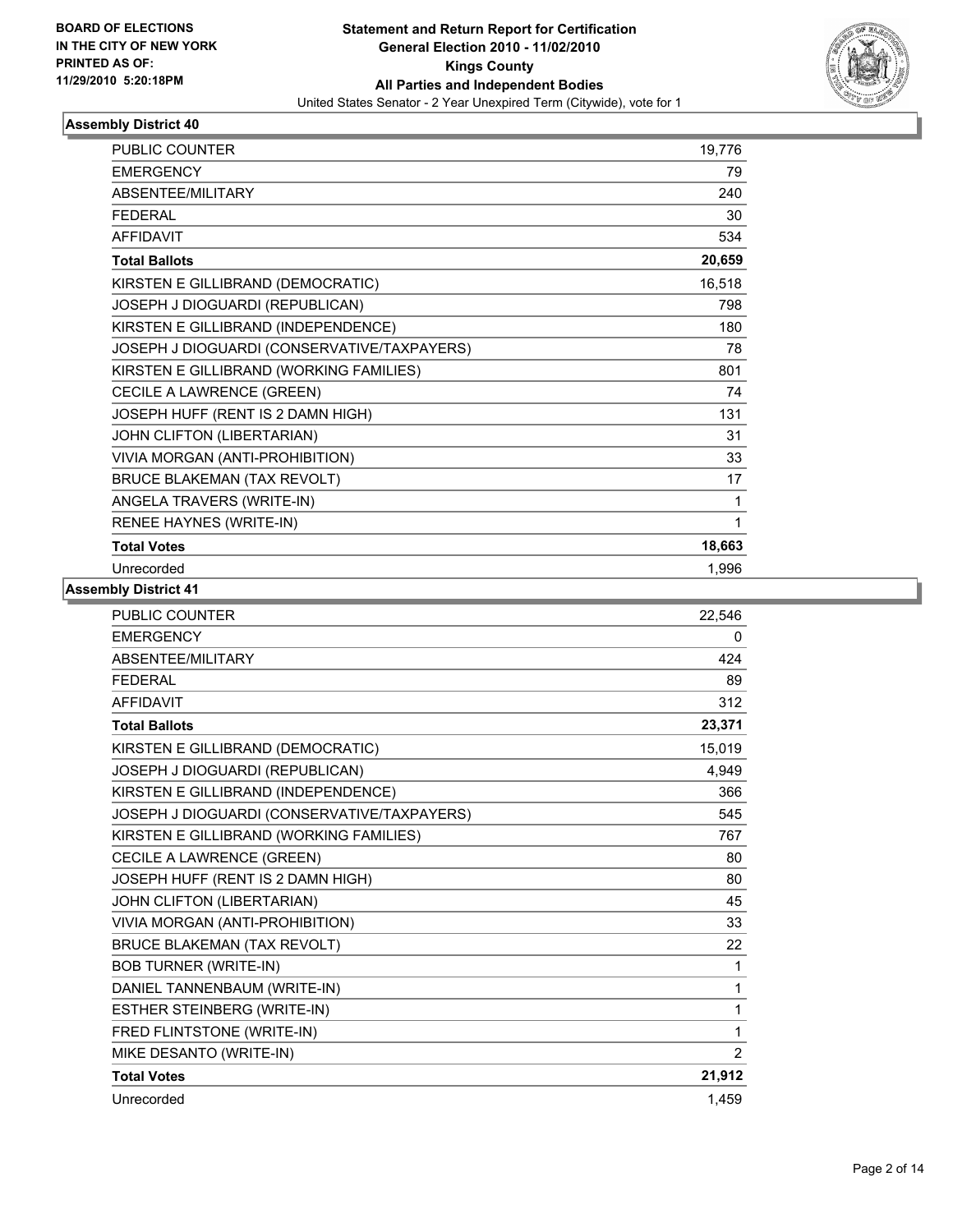

| <b>PUBLIC COUNTER</b>                       | 18,342 |
|---------------------------------------------|--------|
| <b>EMERGENCY</b>                            | 36     |
| <b>ABSENTEE/MILITARY</b>                    | 256    |
| <b>FEDERAL</b>                              | 104    |
| <b>AFFIDAVIT</b>                            | 428    |
| <b>Total Ballots</b>                        | 19,166 |
| KIRSTEN E GILLIBRAND (DEMOCRATIC)           | 14,376 |
| JOSEPH J DIOGUARDI (REPUBLICAN)             | 1,616  |
| KIRSTEN E GILLIBRAND (INDEPENDENCE)         | 200    |
| JOSEPH J DIOGUARDI (CONSERVATIVE/TAXPAYERS) | 226    |
| KIRSTEN E GILLIBRAND (WORKING FAMILIES)     | 1,299  |
| CECILE A LAWRENCE (GREEN)                   | 114    |
| JOSEPH HUFF (RENT IS 2 DAMN HIGH)           | 95     |
| JOHN CLIFTON (LIBERTARIAN)                  | 24     |
| VIVIA MORGAN (ANTI-PROHIBITION)             | 25     |
| <b>BRUCE BLAKEMAN (TAX REVOLT)</b>          | 10     |
| KIRSTEN E GILLIBRAND VOID (WRITE-IN)        | 1      |
| TONY AVELLA (WRITE-IN)                      | 1      |
| <b>Total Votes</b>                          | 17,987 |
| Unrecorded                                  | 1,179  |

| <b>PUBLIC COUNTER</b>                       | 20,734 |
|---------------------------------------------|--------|
| <b>EMERGENCY</b>                            | 3      |
| ABSENTEE/MILITARY                           | 363    |
| <b>FEDERAL</b>                              | 76     |
| <b>AFFIDAVIT</b>                            | 472    |
| <b>Total Ballots</b>                        | 21,648 |
| KIRSTEN E GILLIBRAND (DEMOCRATIC)           | 16,732 |
| JOSEPH J DIOGUARDI (REPUBLICAN)             | 1,321  |
| KIRSTEN E GILLIBRAND (INDEPENDENCE)         | 206    |
| JOSEPH J DIOGUARDI (CONSERVATIVE/TAXPAYERS) | 254    |
| KIRSTEN E GILLIBRAND (WORKING FAMILIES)     | 1,350  |
| CECILE A LAWRENCE (GREEN)                   | 146    |
| JOSEPH HUFF (RENT IS 2 DAMN HIGH)           | 129    |
| JOHN CLIFTON (LIBERTARIAN)                  | 31     |
| VIVIA MORGAN (ANTI-PROHIBITION)             | 47     |
| BRUCE BLAKEMAN (TAX REVOLT)                 | 8      |
| <b>Total Votes</b>                          | 20,224 |
| Unrecorded                                  | 1,424  |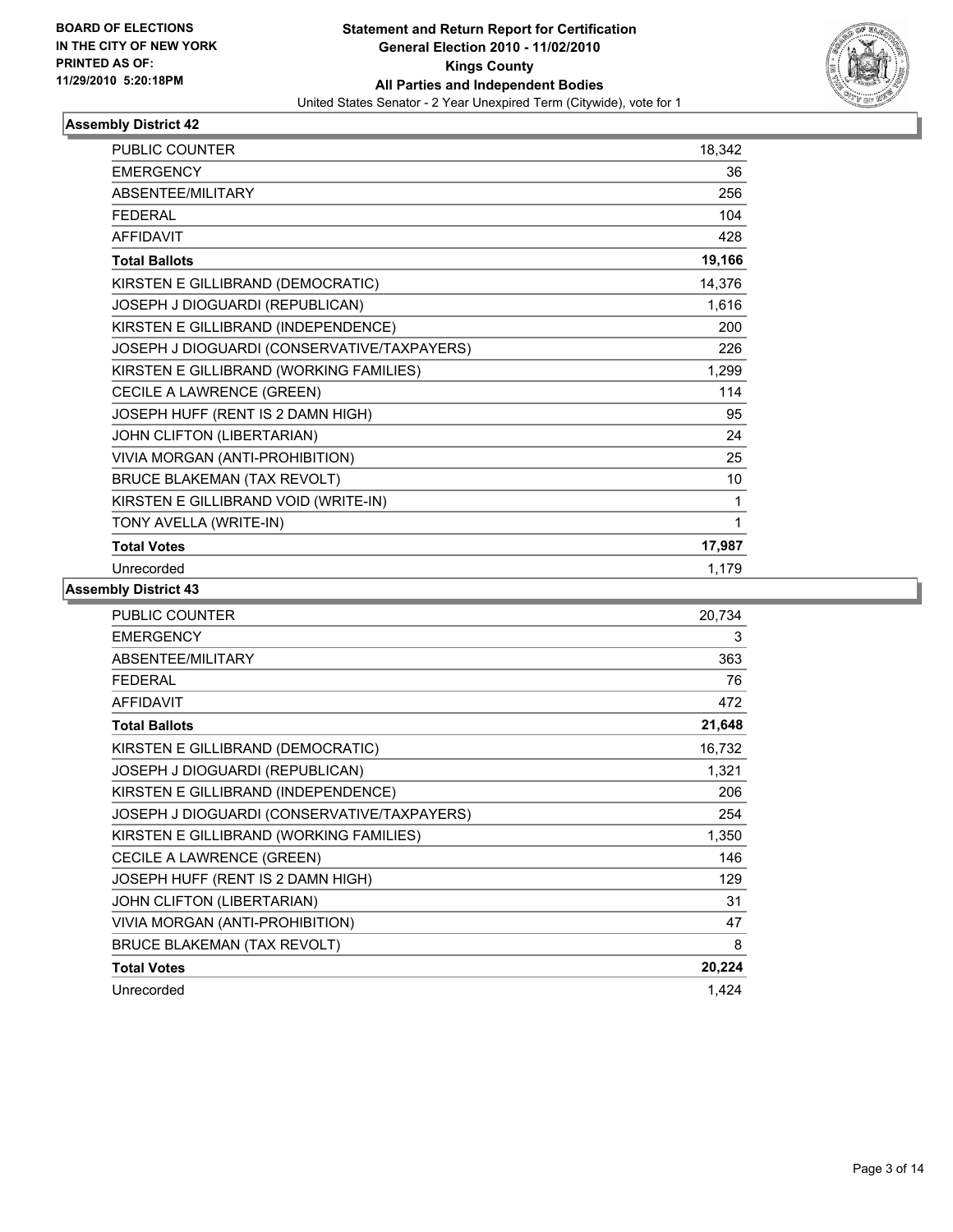

| <b>PUBLIC COUNTER</b>                       | 23,054 |
|---------------------------------------------|--------|
| <b>EMERGENCY</b>                            | 0      |
| ABSENTEE/MILITARY                           | 474    |
| <b>FEDERAL</b>                              | 178    |
| <b>AFFIDAVIT</b>                            | 557    |
| <b>Total Ballots</b>                        | 24,263 |
| KIRSTEN E GILLIBRAND (DEMOCRATIC)           | 13,468 |
| JOSEPH J DIOGUARDI (REPUBLICAN)             | 3,837  |
| KIRSTEN E GILLIBRAND (INDEPENDENCE)         | 466    |
| JOSEPH J DIOGUARDI (CONSERVATIVE/TAXPAYERS) | 550    |
| KIRSTEN E GILLIBRAND (WORKING FAMILIES)     | 3,906  |
| CECILE A LAWRENCE (GREEN)                   | 472    |
| JOSEPH HUFF (RENT IS 2 DAMN HIGH)           | 111    |
| JOHN CLIFTON (LIBERTARIAN)                  | 95     |
| VIVIA MORGAN (ANTI-PROHIBITION)             | 79     |
| <b>BRUCE BLAKEMAN (TAX REVOLT)</b>          | 12     |
| FUHRER WILLIANSBURG (WRITE-IN)              | 1      |
| LINDA MCMAHON (WRITE-IN)                    | 1      |
| THOMAS S SHIELDS (WRITE-IN)                 | 1      |
| <b>Total Votes</b>                          | 22,999 |
| Unrecorded                                  | 1,264  |

| <b>PUBLIC COUNTER</b>                       | 16,618 |
|---------------------------------------------|--------|
| <b>EMERGENCY</b>                            | 3      |
| ABSENTEE/MILITARY                           | 475    |
| <b>FFDFRAI</b>                              | 92     |
| <b>AFFIDAVIT</b>                            | 218    |
| <b>Total Ballots</b>                        | 17,406 |
| KIRSTEN E GILLIBRAND (DEMOCRATIC)           | 6,785  |
| JOSEPH J DIOGUARDI (REPUBLICAN)             | 7,167  |
| KIRSTEN E GILLIBRAND (INDEPENDENCE)         | 382    |
| JOSEPH J DIOGUARDI (CONSERVATIVE/TAXPAYERS) | 802    |
| KIRSTEN E GILLIBRAND (WORKING FAMILIES)     | 401    |
| CECILE A LAWRENCE (GREEN)                   | 76     |
| JOSEPH HUFF (RENT IS 2 DAMN HIGH)           | 48     |
| JOHN CLIFTON (LIBERTARIAN)                  | 49     |
| VIVIA MORGAN (ANTI-PROHIBITION)             | 42     |
| <b>BRUCE BLAKEMAN (TAX REVOLT)</b>          | 22     |
| ELWOOD D PENNYPACKSON (WRITE-IN)            | 1      |
| ERIC KOSLOFSIG (WRITE-IN)                   | 1      |
| HOWARD STERN (WRITE-IN)                     | 1      |
| JON STEWART (WRITE-IN)                      | 1      |
| KIRK SUNDAY (WRITE-IN)                      | 1      |
| <b>Total Votes</b>                          | 15,779 |
| Unrecorded                                  | 1.627  |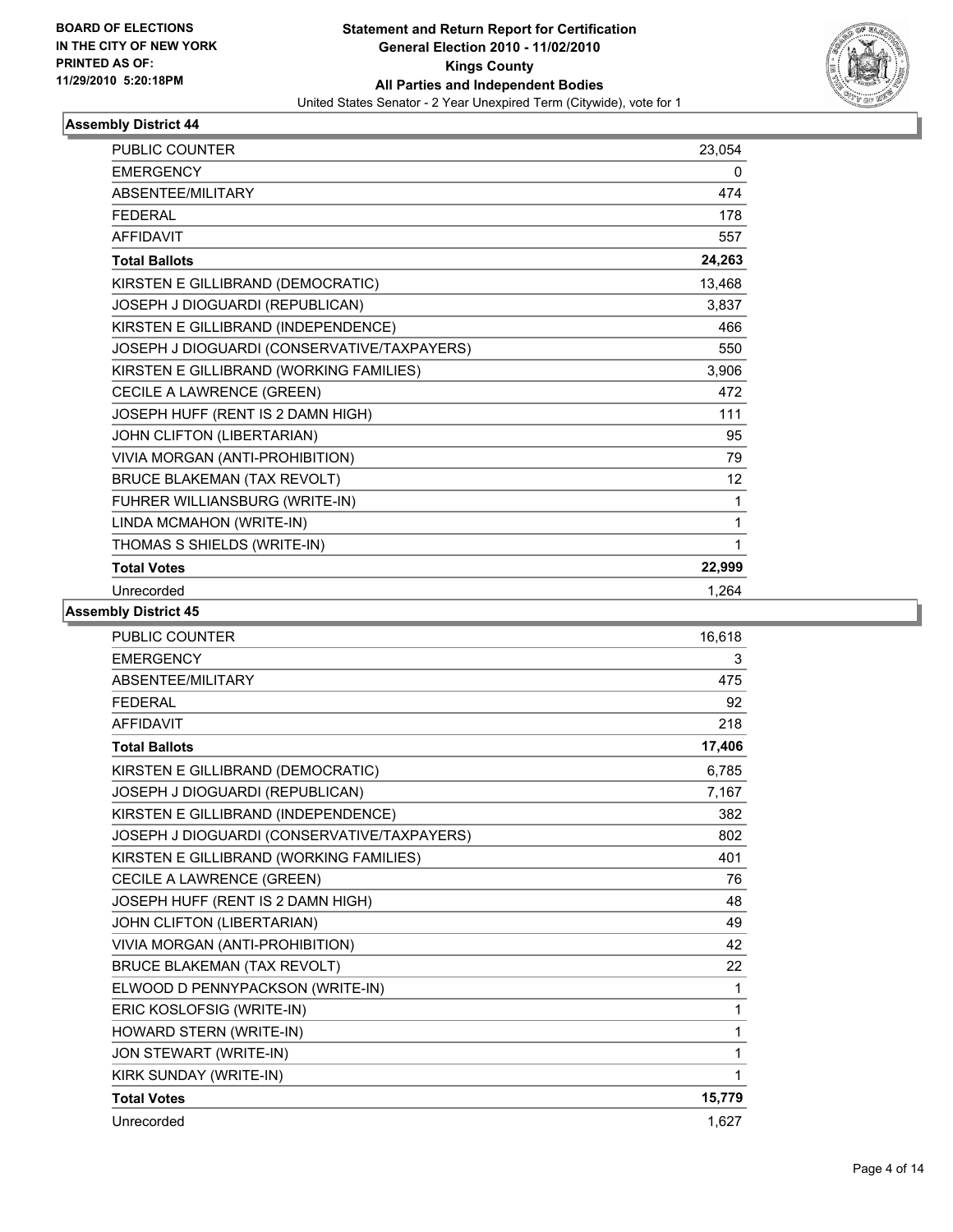

| <b>PUBLIC COUNTER</b>                       | 18,630 |
|---------------------------------------------|--------|
| <b>EMERGENCY</b>                            | 9      |
| ABSENTEE/MILITARY                           | 574    |
| <b>FEDERAL</b>                              | 75     |
| <b>AFFIDAVIT</b>                            | 321    |
| <b>Total Ballots</b>                        | 19,609 |
| KIRSTEN E GILLIBRAND (DEMOCRATIC)           | 9,350  |
| JOSEPH J DIOGUARDI (REPUBLICAN)             | 6,600  |
| KIRSTEN E GILLIBRAND (INDEPENDENCE)         | 379    |
| JOSEPH J DIOGUARDI (CONSERVATIVE/TAXPAYERS) | 622    |
| KIRSTEN E GILLIBRAND (WORKING FAMILIES)     | 538    |
| CECILE A LAWRENCE (GREEN)                   | 120    |
| JOSEPH HUFF (RENT IS 2 DAMN HIGH)           | 73     |
| JOHN CLIFTON (LIBERTARIAN)                  | 58     |
| VIVIA MORGAN (ANTI-PROHIBITION)             | 47     |
| <b>BRUCE BLAKEMAN (TAX REVOLT)</b>          | 16     |
| <b>Total Votes</b>                          | 17,803 |
| Unrecorded                                  | 1,806  |

| <b>PUBLIC COUNTER</b>                       | 13,873 |
|---------------------------------------------|--------|
| <b>EMERGENCY</b>                            | 0      |
| ABSENTEE/MILITARY                           | 369    |
| <b>FEDERAL</b>                              | 61     |
| <b>AFFIDAVIT</b>                            | 205    |
| <b>Total Ballots</b>                        | 14,508 |
| KIRSTEN E GILLIBRAND (DEMOCRATIC)           | 6,256  |
| JOSEPH J DIOGUARDI (REPUBLICAN)             | 5,295  |
| KIRSTEN E GILLIBRAND (INDEPENDENCE)         | 248    |
| JOSEPH J DIOGUARDI (CONSERVATIVE/TAXPAYERS) | 526    |
| KIRSTEN E GILLIBRAND (WORKING FAMILIES)     | 300    |
| CECILE A LAWRENCE (GREEN)                   | 66     |
| JOSEPH HUFF (RENT IS 2 DAMN HIGH)           | 34     |
| JOHN CLIFTON (LIBERTARIAN)                  | 54     |
| VIVIA MORGAN (ANTI-PROHIBITION)             | 30     |
| <b>BRUCE BLAKEMAN (TAX REVOLT)</b>          | 10     |
| HUNTER S THOMPSON (WRITE-IN)                | 1      |
| MAVDE LEBOWSKI (WRITE-IN)                   | 1      |
| <b>Total Votes</b>                          | 12,821 |
| Unrecorded                                  | 1,687  |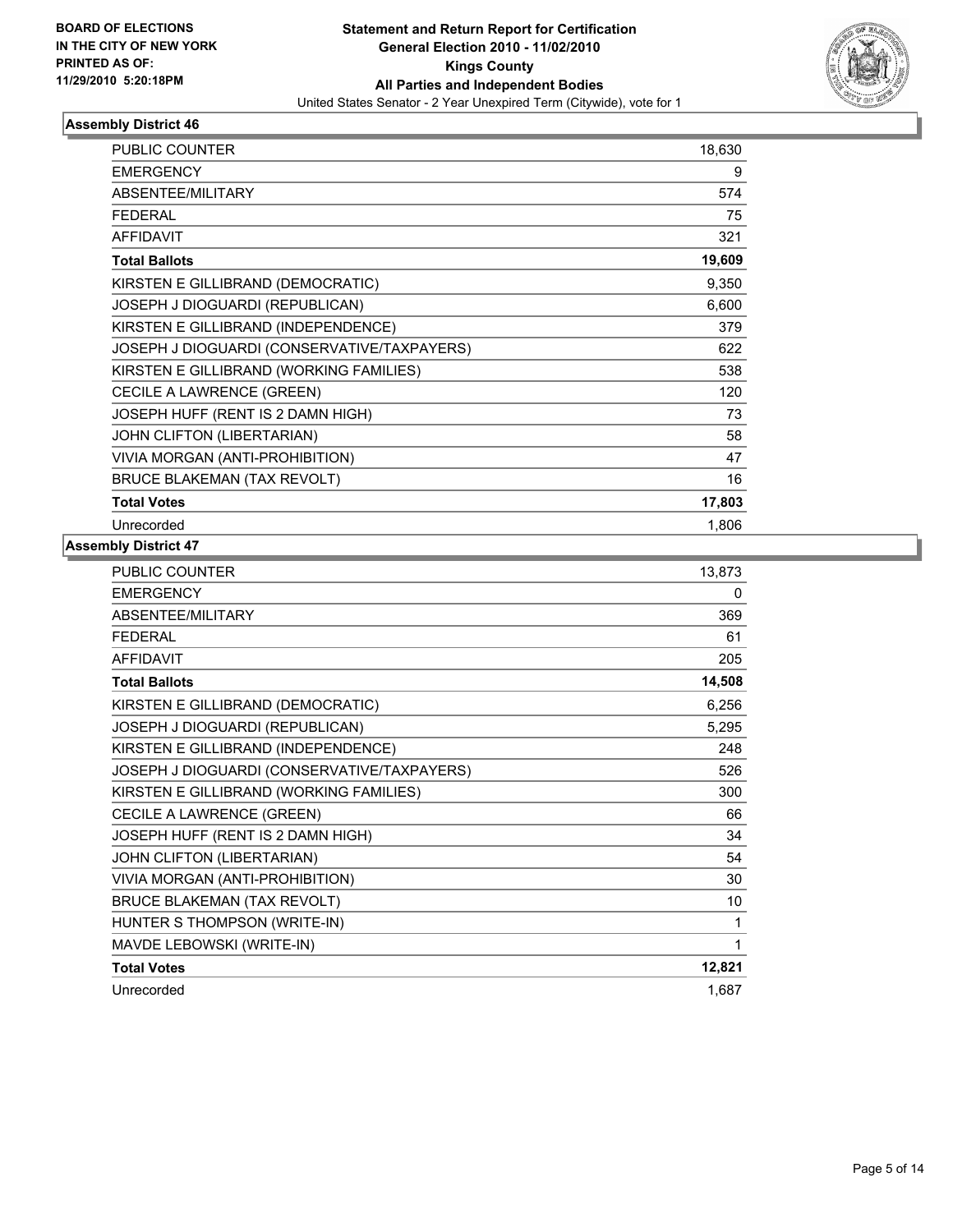

| <b>PUBLIC COUNTER</b>                       | 16,109 |
|---------------------------------------------|--------|
| <b>EMERGENCY</b>                            | 0      |
| <b>ABSENTEE/MILITARY</b>                    | 273    |
| <b>FEDERAL</b>                              | 181    |
| <b>AFFIDAVIT</b>                            | 172    |
| <b>Total Ballots</b>                        | 16,735 |
| KIRSTEN E GILLIBRAND (DEMOCRATIC)           | 5,481  |
| JOSEPH J DIOGUARDI (REPUBLICAN)             | 8,091  |
| KIRSTEN E GILLIBRAND (INDEPENDENCE)         | 391    |
| JOSEPH J DIOGUARDI (CONSERVATIVE/TAXPAYERS) | 922    |
| KIRSTEN E GILLIBRAND (WORKING FAMILIES)     | 260    |
| CECILE A LAWRENCE (GREEN)                   | 59     |
| JOSEPH HUFF (RENT IS 2 DAMN HIGH)           | 32     |
| JOHN CLIFTON (LIBERTARIAN)                  | 31     |
| VIVIA MORGAN (ANTI-PROHIBITION)             | 17     |
| <b>BRUCE BLAKEMAN (TAX REVOLT)</b>          | 7      |
| BERNIE SANDERS (WRITE-IN)                   | 1      |
| MAREIR YONA (WRITE-IN)                      | 1      |
| NECHOMA KATZENSTEIN (WRITE-IN)              | 1      |
| <b>Total Votes</b>                          | 15,294 |
| Unrecorded                                  | 1.441  |

| <b>PUBLIC COUNTER</b>                       | 12,779          |
|---------------------------------------------|-----------------|
| <b>EMERGENCY</b>                            | 0               |
| ABSENTEE/MILITARY                           | 318             |
| <b>FEDERAL</b>                              | 60              |
| <b>AFFIDAVIT</b>                            | 159             |
| <b>Total Ballots</b>                        | 13,316          |
| KIRSTEN E GILLIBRAND (DEMOCRATIC)           | 5,458           |
| JOSEPH J DIOGUARDI (REPUBLICAN)             | 5,300           |
| KIRSTEN E GILLIBRAND (INDEPENDENCE)         | 272             |
| JOSEPH J DIOGUARDI (CONSERVATIVE/TAXPAYERS) | 633             |
| KIRSTEN E GILLIBRAND (WORKING FAMILIES)     | 250             |
| CECILE A LAWRENCE (GREEN)                   | 53              |
| JOSEPH HUFF (RENT IS 2 DAMN HIGH)           | 36              |
| JOHN CLIFTON (LIBERTARIAN)                  | 39              |
| VIVIA MORGAN (ANTI-PROHIBITION)             | 20              |
| <b>BRUCE BLAKEMAN (TAX REVOLT)</b>          | 12 <sup>°</sup> |
| ERNEST FRIEDMAN (WRITE-IN)                  | 2               |
| NINA GROSS (WRITE-IN)                       | 1               |
| <b>Total Votes</b>                          | 12,076          |
| Unrecorded                                  | 1,240           |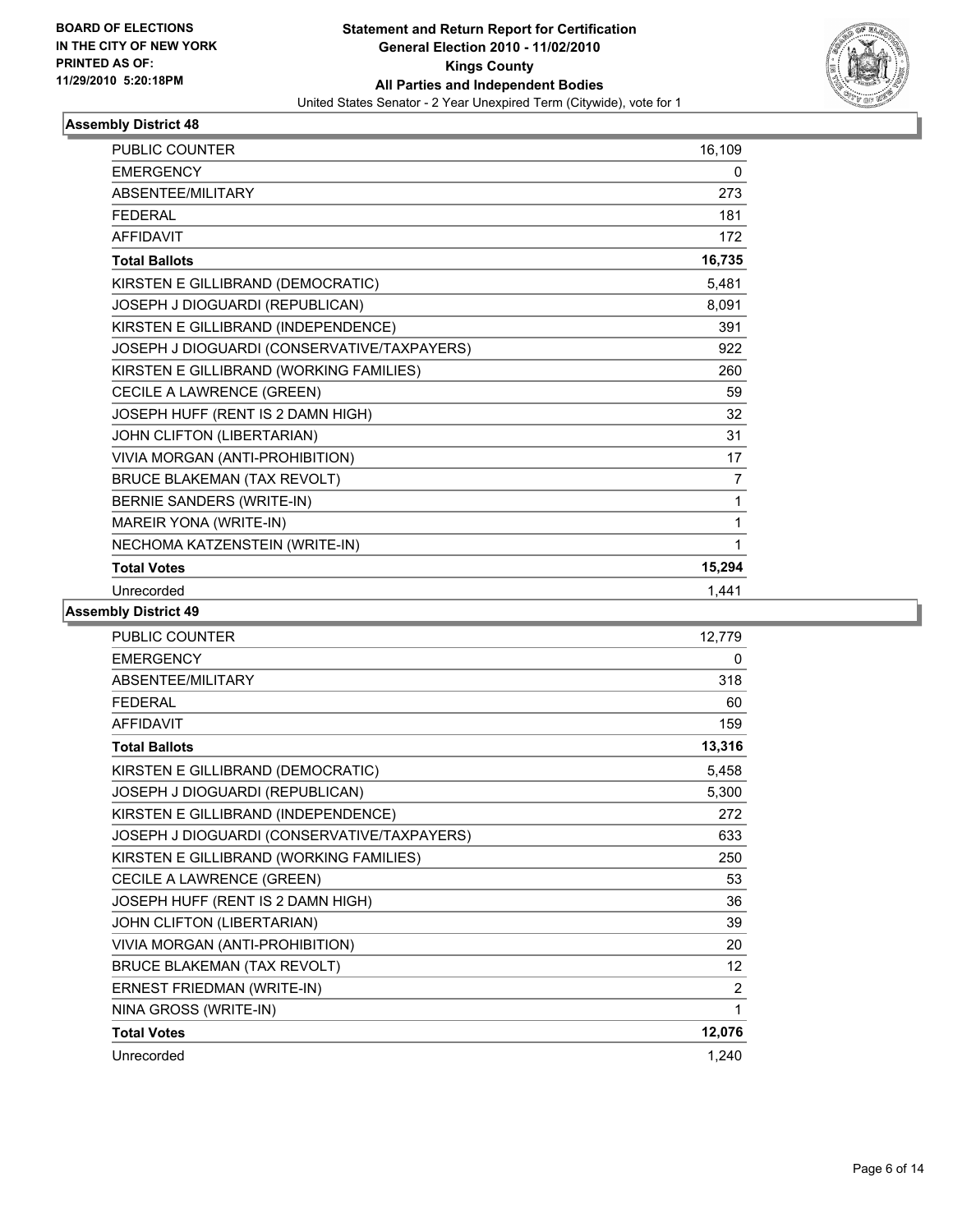

| <b>PUBLIC COUNTER</b>                       | 19,344 |
|---------------------------------------------|--------|
| <b>EMERGENCY</b>                            | 1      |
| ABSENTEE/MILITARY                           | 264    |
| <b>FEDERAL</b>                              | 76     |
| <b>AFFIDAVIT</b>                            | 644    |
| <b>Total Ballots</b>                        | 20,329 |
| KIRSTEN E GILLIBRAND (DEMOCRATIC)           | 13,248 |
| JOSEPH J DIOGUARDI (REPUBLICAN)             | 2,721  |
| KIRSTEN E GILLIBRAND (INDEPENDENCE)         | 377    |
| JOSEPH J DIOGUARDI (CONSERVATIVE/TAXPAYERS) | 280    |
| KIRSTEN E GILLIBRAND (WORKING FAMILIES)     | 1,864  |
| CECILE A LAWRENCE (GREEN)                   | 404    |
| JOSEPH HUFF (RENT IS 2 DAMN HIGH)           | 107    |
| JOHN CLIFTON (LIBERTARIAN)                  | 65     |
| VIVIA MORGAN (ANTI-PROHIBITION)             | 109    |
| <b>BRUCE BLAKEMAN (TAX REVOLT)</b>          | 9      |
| BRONWYN FLEMING JONES (WRITE-IN)            | 1      |
| JERRY NADLER (WRITE-IN)                     | 1      |
| MARVIN MARKUS (WRITE-IN)                    | 3      |
| <b>Total Votes</b>                          | 19,189 |
| Unrecorded                                  | 1,140  |

| <b>PUBLIC COUNTER</b>                       | 11,076 |
|---------------------------------------------|--------|
| <b>EMERGENCY</b>                            | 0      |
| ABSENTEE/MILITARY                           | 170    |
| <b>FEDERAL</b>                              | 42     |
| <b>AFFIDAVIT</b>                            | 273    |
| <b>Total Ballots</b>                        | 11,561 |
| KIRSTEN E GILLIBRAND (DEMOCRATIC)           | 7,442  |
| JOSEPH J DIOGUARDI (REPUBLICAN)             | 1,419  |
| KIRSTEN E GILLIBRAND (INDEPENDENCE)         | 183    |
| JOSEPH J DIOGUARDI (CONSERVATIVE/TAXPAYERS) | 219    |
| KIRSTEN E GILLIBRAND (WORKING FAMILIES)     | 952    |
| CECILE A LAWRENCE (GREEN)                   | 156    |
| JOSEPH HUFF (RENT IS 2 DAMN HIGH)           | 41     |
| JOHN CLIFTON (LIBERTARIAN)                  | 32     |
| VIVIA MORGAN (ANTI-PROHIBITION)             | 48     |
| <b>BRUCE BLAKEMAN (TAX REVOLT)</b>          | 4      |
| <b>Total Votes</b>                          | 10,496 |
| Unrecorded                                  | 1,065  |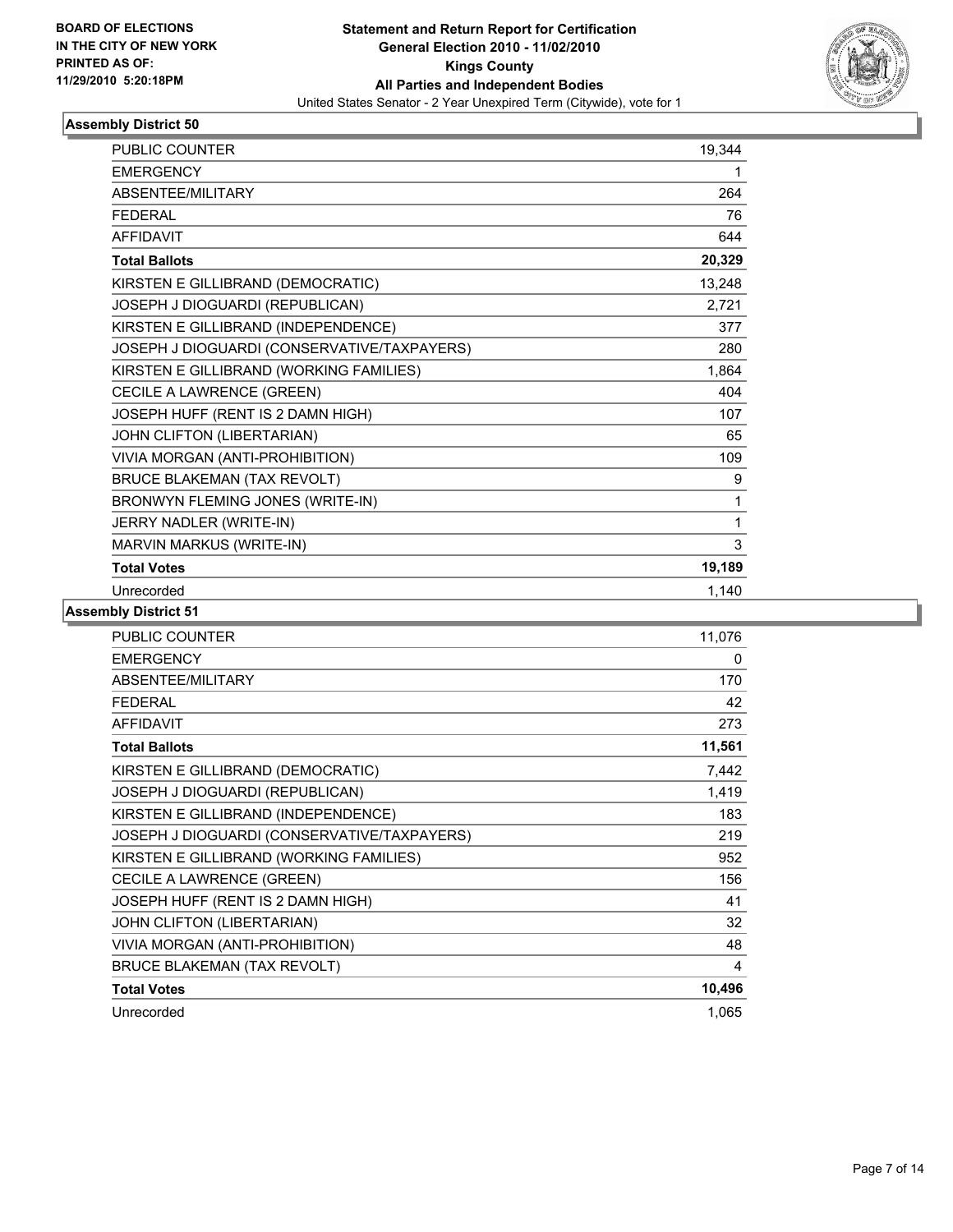

| <b>PUBLIC COUNTER</b>                       | 35,319 |
|---------------------------------------------|--------|
| <b>EMERGENCY</b>                            | 2      |
| ABSENTEE/MILITARY                           | 899    |
| <b>FEDERAL</b>                              | 407    |
| <b>AFFIDAVIT</b>                            | 992    |
| <b>Total Ballots</b>                        | 37,619 |
| KIRSTEN E GILLIBRAND (DEMOCRATIC)           | 24,011 |
| JOSEPH J DIOGUARDI (REPUBLICAN)             | 2,722  |
| KIRSTEN E GILLIBRAND (INDEPENDENCE)         | 811    |
| JOSEPH J DIOGUARDI (CONSERVATIVE/TAXPAYERS) | 373    |
| KIRSTEN E GILLIBRAND (WORKING FAMILIES)     | 7,339  |
| CECILE A LAWRENCE (GREEN)                   | 822    |
| JOSEPH HUFF (RENT IS 2 DAMN HIGH)           | 138    |
| JOHN CLIFTON (LIBERTARIAN)                  | 144    |
| VIVIA MORGAN (ANTI-PROHIBITION)             | 157    |
| <b>BRUCE BLAKEMAN (TAX REVOLT)</b>          | 10     |
| ADLAI E. STERENSON (WRITE-IN)               | 1      |
| CAROLINE KENNEDY (WRITE-IN)                 | 2      |
| CHARLIE KELLY (WRITE-IN)                    | 1      |
| DEBORAH DEWAR (WRITE-IN)                    | 1      |
| DIANE EISHER (WRITE-IN)                     | 1      |
| <b>GAIL GOUDE (WRITE-IN)</b>                | 1      |
| LORRAINE NELSON (WRITE-IN)                  | 1      |
| <b>NEAL ROSENTEIN (WRITE-IN)</b>            | 1      |
| <b>Total Votes</b>                          | 36,536 |
| Unrecorded                                  | 1,083  |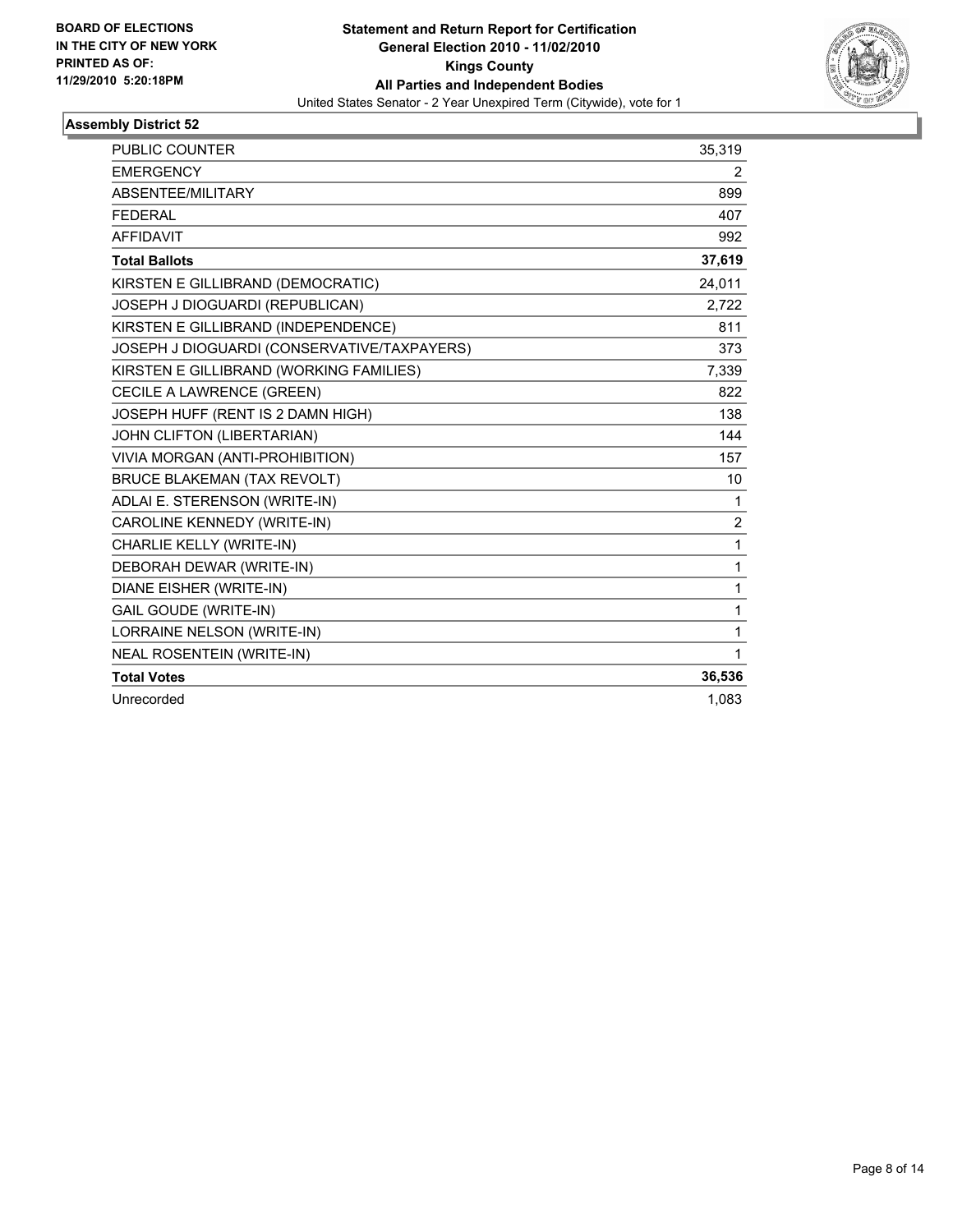

| <b>PUBLIC COUNTER</b>                       | 16,303         |
|---------------------------------------------|----------------|
| <b>EMERGENCY</b>                            | 6              |
| ABSENTEE/MILITARY                           | 179            |
| <b>FEDERAL</b>                              | 46             |
| <b>AFFIDAVIT</b>                            | 592            |
| <b>Total Ballots</b>                        | 17,126         |
| KIRSTEN E GILLIBRAND (DEMOCRATIC)           | 12,213         |
| JOSEPH J DIOGUARDI (REPUBLICAN)             | 817            |
| KIRSTEN E GILLIBRAND (INDEPENDENCE)         | 229            |
| JOSEPH J DIOGUARDI (CONSERVATIVE/TAXPAYERS) | 93             |
| KIRSTEN E GILLIBRAND (WORKING FAMILIES)     | 1,271          |
| CECILE A LAWRENCE (GREEN)                   | 289            |
| JOSEPH HUFF (RENT IS 2 DAMN HIGH)           | 109            |
| JOHN CLIFTON (LIBERTARIAN)                  | 57             |
| VIVIA MORGAN (ANTI-PROHIBITION)             | 90             |
| <b>BRUCE BLAKEMAN (TAX REVOLT)</b>          | $\overline{7}$ |
| DONALD JONES (WRITE-IN)                     | $\overline{2}$ |
| WANE WILSON (WRITE-IN)                      | 1              |
| <b>Total Votes</b>                          | 15,178         |
| Unrecorded                                  | 1,948          |

| <b>PUBLIC COUNTER</b>                       | 12,642 |
|---------------------------------------------|--------|
| <b>EMERGENCY</b>                            | 32     |
| ABSENTEE/MILITARY                           | 90     |
| <b>FEDERAL</b>                              | 10     |
| <b>AFFIDAVIT</b>                            | 404    |
| <b>Total Ballots</b>                        | 13,178 |
| KIRSTEN E GILLIBRAND (DEMOCRATIC)           | 10,558 |
| JOSEPH J DIOGUARDI (REPUBLICAN)             | 466    |
| KIRSTEN E GILLIBRAND (INDEPENDENCE)         | 136    |
| JOSEPH J DIOGUARDI (CONSERVATIVE/TAXPAYERS) | 97     |
| KIRSTEN E GILLIBRAND (WORKING FAMILIES)     | 465    |
| CECILE A LAWRENCE (GREEN)                   | 68     |
| JOSEPH HUFF (RENT IS 2 DAMN HIGH)           | 64     |
| JOHN CLIFTON (LIBERTARIAN)                  | 32     |
| VIVIA MORGAN (ANTI-PROHIBITION)             | 32     |
| BRUCE BLAKEMAN (TAX REVOLT)                 | 6      |
| <b>Total Votes</b>                          | 11,924 |
| Unrecorded                                  | 1,254  |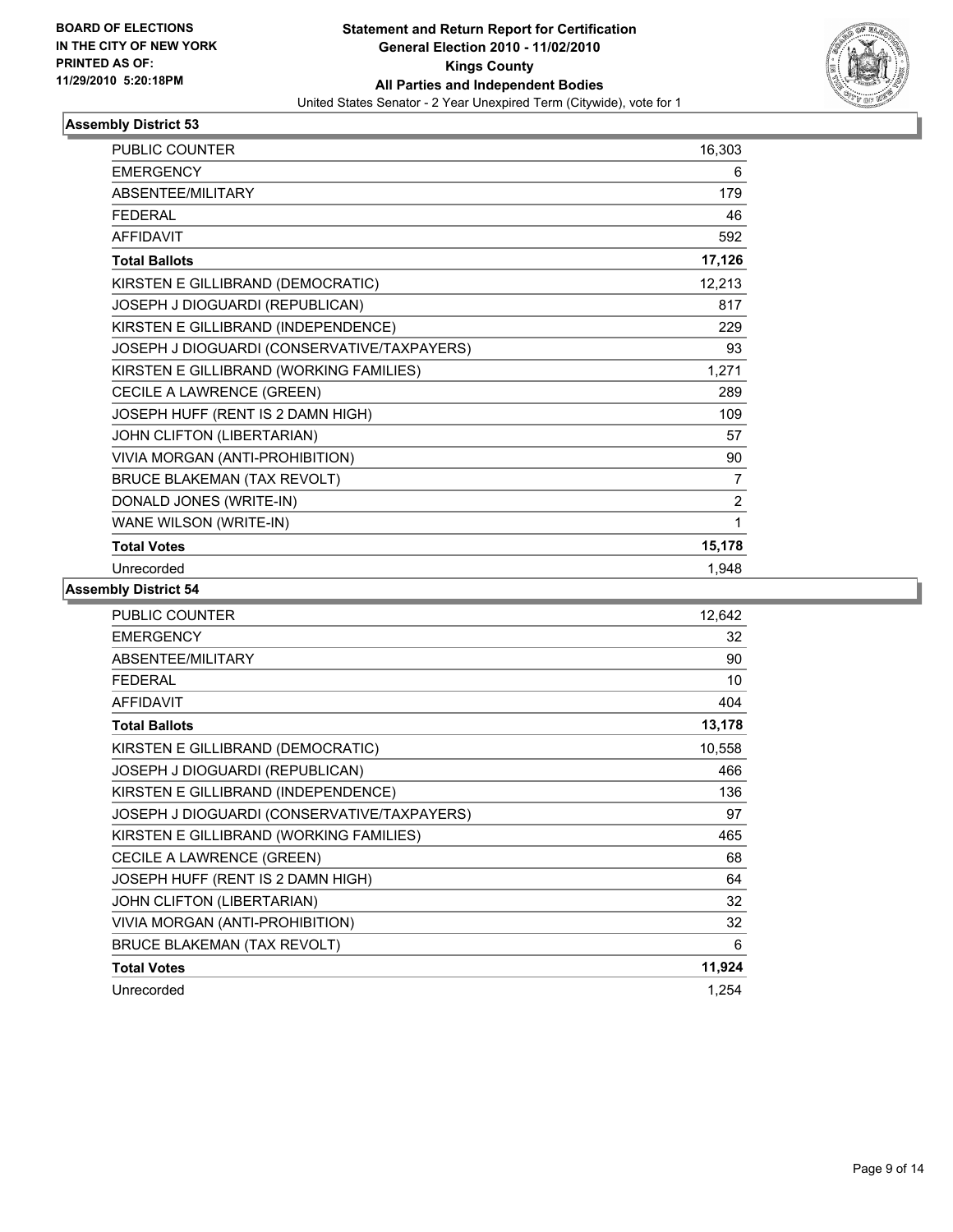

| <b>PUBLIC COUNTER</b>                       | 17,166 |
|---------------------------------------------|--------|
| <b>EMERGENCY</b>                            | 83     |
| ABSENTEE/MILITARY                           | 188    |
| <b>FEDERAL</b>                              | 13     |
| <b>AFFIDAVIT</b>                            | 409    |
| <b>Total Ballots</b>                        | 17,859 |
| KIRSTEN E GILLIBRAND (DEMOCRATIC)           | 14,890 |
| JOSEPH J DIOGUARDI (REPUBLICAN)             | 279    |
| KIRSTEN E GILLIBRAND (INDEPENDENCE)         | 176    |
| JOSEPH J DIOGUARDI (CONSERVATIVE/TAXPAYERS) | 72     |
| KIRSTEN E GILLIBRAND (WORKING FAMILIES)     | 661    |
| CECILE A LAWRENCE (GREEN)                   | 60     |
| JOSEPH HUFF (RENT IS 2 DAMN HIGH)           | 129    |
| JOHN CLIFTON (LIBERTARIAN)                  | 18     |
| VIVIA MORGAN (ANTI-PROHIBITION)             | 33     |
| <b>BRUCE BLAKEMAN (TAX REVOLT)</b>          | 13     |
| SEKOY MARTIN (WRITE-IN)                     | 1      |
| <b>Total Votes</b>                          | 16,332 |
| Unrecorded                                  | 1,527  |

| <b>PUBLIC COUNTER</b>                       | 19,936       |
|---------------------------------------------|--------------|
| <b>EMERGENCY</b>                            | 0            |
| ABSENTEE/MILITARY                           | 255          |
| <b>FEDERAL</b>                              | 20           |
| <b>AFFIDAVIT</b>                            | 571          |
| <b>Total Ballots</b>                        | 20,782       |
| KIRSTEN E GILLIBRAND (DEMOCRATIC)           | 16,890       |
| JOSEPH J DIOGUARDI (REPUBLICAN)             | 372          |
| KIRSTEN E GILLIBRAND (INDEPENDENCE)         | 237          |
| JOSEPH J DIOGUARDI (CONSERVATIVE/TAXPAYERS) | 79           |
| KIRSTEN E GILLIBRAND (WORKING FAMILIES)     | 1,024        |
| CECILE A LAWRENCE (GREEN)                   | 191          |
| JOSEPH HUFF (RENT IS 2 DAMN HIGH)           | 190          |
| JOHN CLIFTON (LIBERTARIAN)                  | 22           |
| VIVIA MORGAN (ANTI-PROHIBITION)             | 68           |
| <b>BRUCE BLAKEMAN (TAX REVOLT)</b>          | 18           |
| DEBRA GAUSE (WRITE-IN)                      | 1            |
| HILLARY CLINTON (WRITE-IN)                  | $\mathbf{1}$ |
| PAULETTE MOOREHEAD (WRITE-IN)               | 1            |
| <b>Total Votes</b>                          | 19,094       |
| Unrecorded                                  | 1,688        |
|                                             |              |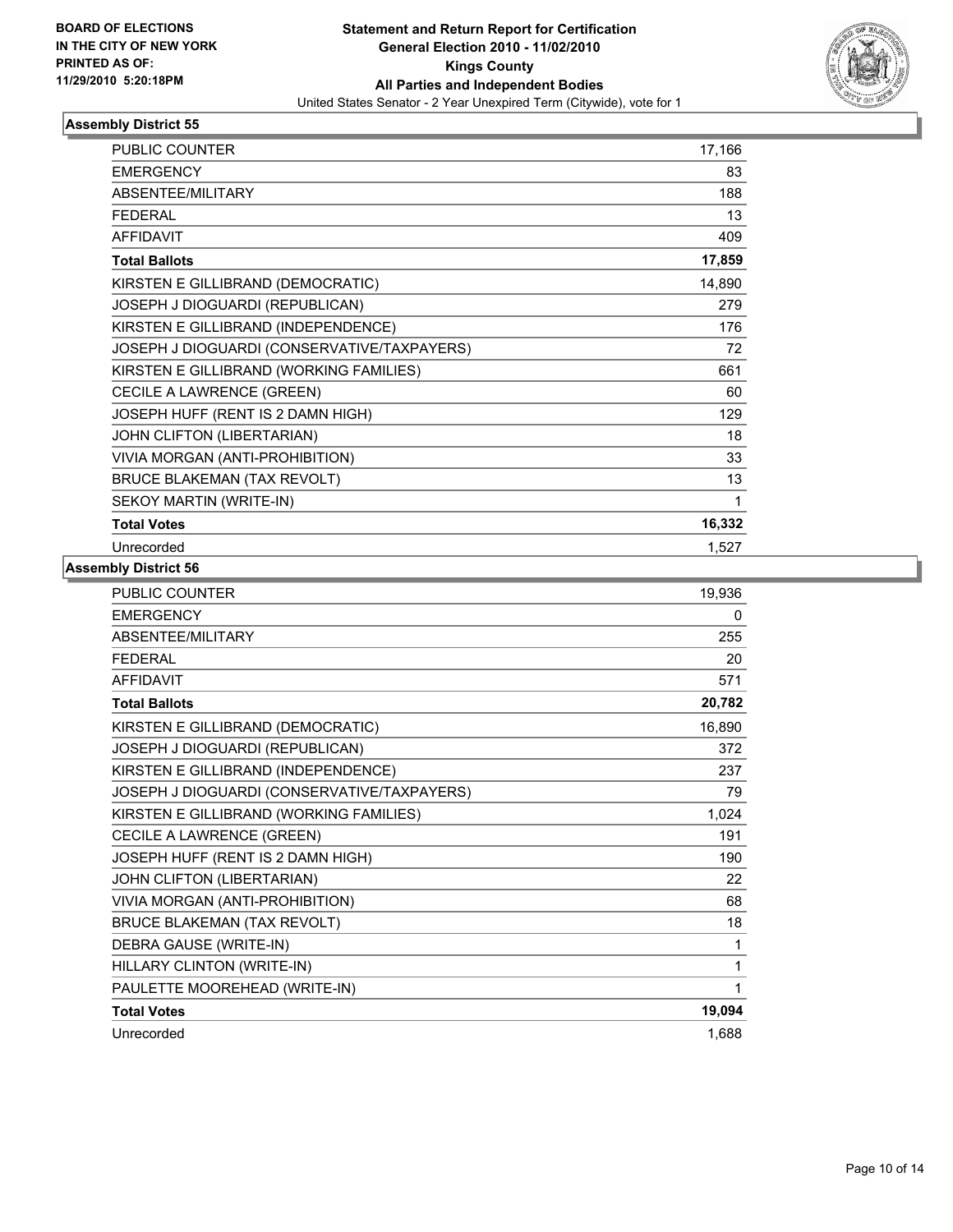

| <b>PUBLIC COUNTER</b>                       | 27,307 |
|---------------------------------------------|--------|
| <b>EMERGENCY</b>                            | 0      |
| <b>ABSENTEE/MILITARY</b>                    | 464    |
| <b>FEDERAL</b>                              | 96     |
| <b>AFFIDAVIT</b>                            | 867    |
| <b>Total Ballots</b>                        | 28,734 |
| KIRSTEN E GILLIBRAND (DEMOCRATIC)           | 21,274 |
| JOSEPH J DIOGUARDI (REPUBLICAN)             | 534    |
| KIRSTEN E GILLIBRAND (INDEPENDENCE)         | 401    |
| JOSEPH J DIOGUARDI (CONSERVATIVE/TAXPAYERS) | 102    |
| KIRSTEN E GILLIBRAND (WORKING FAMILIES)     | 4,018  |
| CECILE A LAWRENCE (GREEN)                   | 501    |
| JOSEPH HUFF (RENT IS 2 DAMN HIGH)           | 219    |
| JOHN CLIFTON (LIBERTARIAN)                  | 72     |
| VIVIA MORGAN (ANTI-PROHIBITION)             | 103    |
| <b>BRUCE BLAKEMAN (TAX REVOLT)</b>          | 14     |
| ALEX ARELLANO (WRITE-IN)                    | 1      |
| <b>Total Votes</b>                          | 27,239 |
| Unrecorded                                  | 1,495  |

| PUBLIC COUNTER                              | 20,072 |
|---------------------------------------------|--------|
| <b>EMERGENCY</b>                            | 6      |
| ABSENTEE/MILITARY                           | 410    |
| <b>FEDERAL</b>                              | 46     |
| <b>AFFIDAVIT</b>                            | 388    |
| <b>Total Ballots</b>                        | 20,922 |
| KIRSTEN E GILLIBRAND (DEMOCRATIC)           | 17,917 |
| JOSEPH J DIOGUARDI (REPUBLICAN)             | 348    |
| KIRSTEN E GILLIBRAND (INDEPENDENCE)         | 164    |
| JOSEPH J DIOGUARDI (CONSERVATIVE/TAXPAYERS) | 66     |
| KIRSTEN E GILLIBRAND (WORKING FAMILIES)     | 1,062  |
| CECILE A LAWRENCE (GREEN)                   | 38     |
| JOSEPH HUFF (RENT IS 2 DAMN HIGH)           | 83     |
| JOHN CLIFTON (LIBERTARIAN)                  | 15     |
| VIVIA MORGAN (ANTI-PROHIBITION)             | 24     |
| BRUCE BLAKEMAN (TAX REVOLT)                 | 3      |
| <b>Total Votes</b>                          | 19,720 |
| Unrecorded                                  | 1,202  |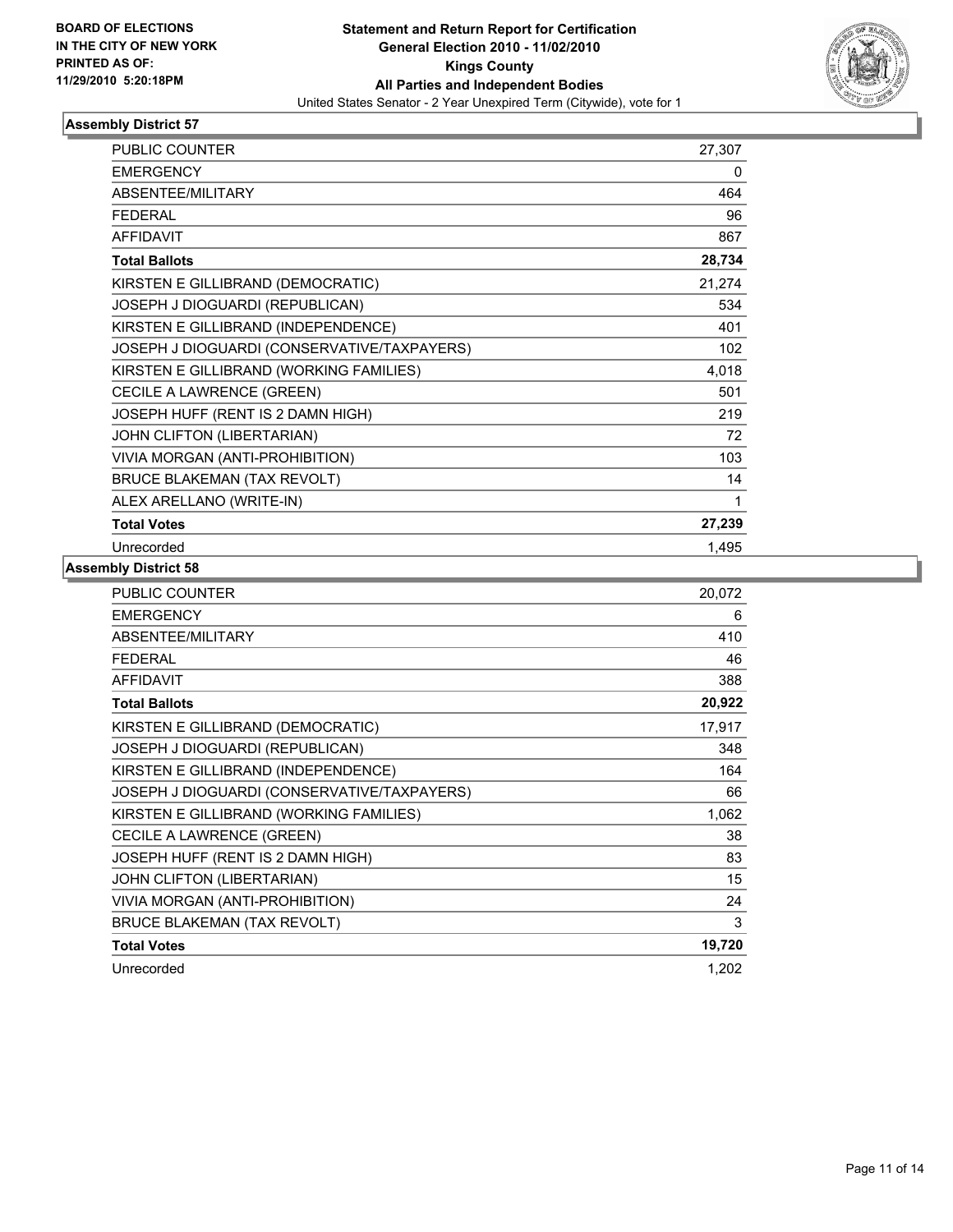

| <b>PUBLIC COUNTER</b>                       | 22,800 |
|---------------------------------------------|--------|
| <b>EMERGENCY</b>                            | 90     |
| ABSENTEE/MILITARY                           | 406    |
| <b>FEDERAL</b>                              | 49     |
| <b>AFFIDAVIT</b>                            | 330    |
| <b>Total Ballots</b>                        | 23,675 |
| KIRSTEN E GILLIBRAND (DEMOCRATIC)           | 15,388 |
| JOSEPH J DIOGUARDI (REPUBLICAN)             | 4,964  |
| KIRSTEN E GILLIBRAND (INDEPENDENCE)         | 402    |
| JOSEPH J DIOGUARDI (CONSERVATIVE/TAXPAYERS) | 778    |
| KIRSTEN E GILLIBRAND (WORKING FAMILIES)     | 767    |
| CECILE A LAWRENCE (GREEN)                   | 60     |
| JOSEPH HUFF (RENT IS 2 DAMN HIGH)           | 66     |
| JOHN CLIFTON (LIBERTARIAN)                  | 39     |
| VIVIA MORGAN (ANTI-PROHIBITION)             | 41     |
| <b>BRUCE BLAKEMAN (TAX REVOLT)</b>          | 6      |
| STEWART MILSTEIN (WRITE-IN)                 | 1      |
| <b>Total Votes</b>                          | 22,512 |
| Unrecorded                                  | 1,163  |

| <b>PUBLIC COUNTER</b>                       | 8,866 |
|---------------------------------------------|-------|
| <b>EMERGENCY</b>                            | 0     |
| <b>ABSENTEE/MILITARY</b>                    | 189   |
| <b>FEDERAL</b>                              | 44    |
| <b>AFFIDAVIT</b>                            | 140   |
| <b>Total Ballots</b>                        | 9,239 |
| KIRSTEN E GILLIBRAND (DEMOCRATIC)           | 4,357 |
| JOSEPH J DIOGUARDI (REPUBLICAN)             | 2,907 |
| KIRSTEN E GILLIBRAND (INDEPENDENCE)         | 272   |
| JOSEPH J DIOGUARDI (CONSERVATIVE/TAXPAYERS) | 614   |
| KIRSTEN E GILLIBRAND (WORKING FAMILIES)     | 375   |
| CECILE A LAWRENCE (GREEN)                   | 105   |
| JOSEPH HUFF (RENT IS 2 DAMN HIGH)           | 32    |
| <b>JOHN CLIFTON (LIBERTARIAN)</b>           | 36    |
| VIVIA MORGAN (ANTI-PROHIBITION)             | 32    |
| <b>BRUCE BLAKEMAN (TAX REVOLT)</b>          | 3     |
| RONNIE JAMES DIO (WRITE-IN)                 | 1     |
| <b>Total Votes</b>                          | 8,734 |
| Unrecorded                                  | 505   |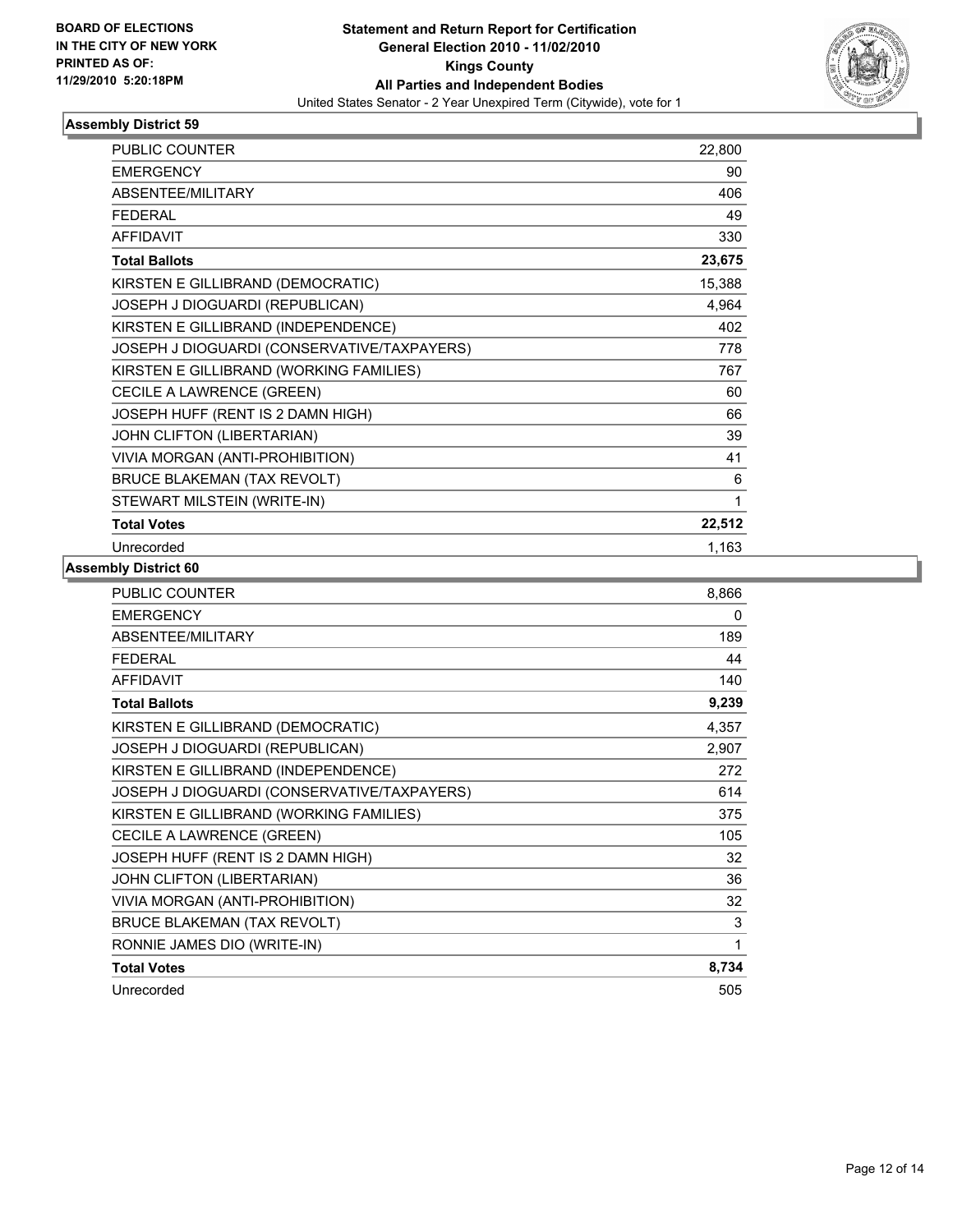

#### **Total for United States Senator - 2 Year Unexpired Term (Citywide) - Kings County**

| <b>PUBLIC COUNTER</b>                       | 393,292        |
|---------------------------------------------|----------------|
| <b>EMERGENCY</b>                            | 350            |
| ABSENTEE/MILITARY                           | 7,280          |
| <b>FEDERAL</b>                              | 1,795          |
| <b>AFFIDAVIT</b>                            | 8,988          |
| <b>Total Ballots</b>                        | 411,705        |
| KIRSTEN E GILLIBRAND (DEMOCRATIC)           | 267,631        |
| JOSEPH J DIOGUARDI (REPUBLICAN)             | 62,523         |
| KIRSTEN E GILLIBRAND (INDEPENDENCE)         | 6,478          |
| JOSEPH J DIOGUARDI (CONSERVATIVE/TAXPAYERS) | 7,931          |
| KIRSTEN E GILLIBRAND (WORKING FAMILIES)     | 29,670         |
| CECILE A LAWRENCE (GREEN)                   | 3,954          |
| JOSEPH HUFF (RENT IS 2 DAMN HIGH)           | 1,947          |
| JOHN CLIFTON (LIBERTARIAN)                  | 989            |
| VIVIA MORGAN (ANTI-PROHIBITION)             | 1,110          |
| <b>BRUCE BLAKEMAN (TAX REVOLT)</b>          | 229            |
| ADLAI E. STERENSON (WRITE-IN)               | 1              |
| ALEX ARELLANO (WRITE-IN)                    | 1              |
| ANGELA TRAVERS (WRITE-IN)                   | 1              |
| BERNIE SANDERS (WRITE-IN)                   | 1              |
| <b>BOB TURNER (WRITE-IN)</b>                | 1              |
| BRONWYN FLEMING JONES (WRITE-IN)            | 1              |
| CAROLINE KENNEDY (WRITE-IN)                 | 2              |
| CHARLIE KELLY (WRITE-IN)                    | 1              |
| DANIEL TANNENBAUM (WRITE-IN)                | 1              |
| DEBORAH DEWAR (WRITE-IN)                    | 1              |
| DEBRA GAUSE (WRITE-IN)                      | 1              |
| DIANE EISHER (WRITE-IN)                     | 1              |
| DONALD JONES (WRITE-IN)                     | 2              |
| ELWOOD D PENNYPACKSON (WRITE-IN)            | 1              |
| ERIC KOSLOFSIG (WRITE-IN)                   | 1              |
| <b>ERNEST FRIEDMAN (WRITE-IN)</b>           | $\overline{2}$ |
| ESTHER STEINBERG (WRITE-IN)                 | 1              |
| FRED FLINTSTONE (WRITE-IN)                  | 1              |
| FUHRER WILLIANSBURG (WRITE-IN)              | 1              |
| GAIL GOUDE (WRITE-IN)                       | 1              |
| HILLARY CLINTON (WRITE-IN)                  | 1              |
| HOWARD STERN (WRITE-IN)                     | 1              |
| HUNTER S THOMPSON (WRITE-IN)                | 1              |
| JERRY NADLER (WRITE-IN)                     | 1              |
| JON STEWART (WRITE-IN)                      | 1              |
| KIRK SUNDAY (WRITE-IN)                      | 1              |
| KIRSTEN E GILLIBRAND VOID (WRITE-IN)        | 1              |
| LINDA MCMAHON (WRITE-IN)                    | 1              |
| LORRAINE NELSON (WRITE-IN)                  | 1              |
| MAREIR YONA (WRITE-IN)                      | 1              |
|                                             |                |